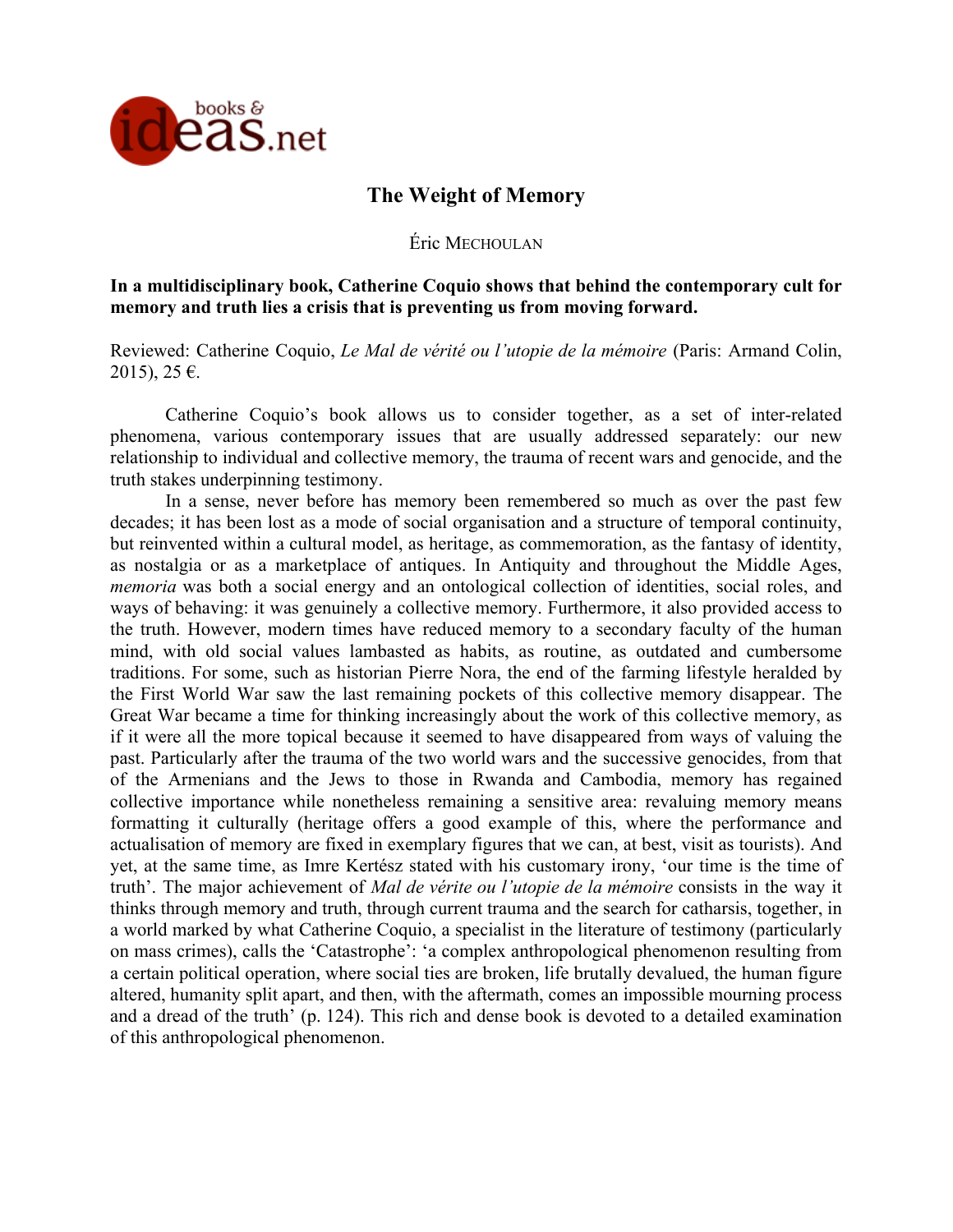### **At the root of the "***mal de vérité***" there is a lie**

Taking up Jacques Derrida's expression of a '*mal d'archive*' or 'archive fever', referring both to illness or suffering and to burning passion, Catherine Coquio deliberately turns the tables by replacing the archive with truth. Why might we be facing a '*mal de vérité*' or a truth fever today? Because of a lie. A radical political lie that has, in a sense, derealized History. The lie covering up the genocides that punctuated the  $20<sup>th</sup>$  Century, or rather adding to the destruction of people the destruction of documents testifying to it: this was the 'colossal lie' (all the more seductive because it was colossal) staged by Adolf Hitler from 1925 onwards. And this is why writing the history of these exterminations requires both bringing to light and bringing up to date the history of their negation. An event never exists alone, in and of itself; it is always filled with traces that we discover when we look.

For Catherine Coquio, it is not a question of demanding immediate access to truth in order to better counter such a lie and escape deconstructionist critiques of truth, nor is it a question of giving up on retracing regimes of truth within an archaeology of knowledge and power; rather, it is a case of thinking about truth within the dynamic created by the '*mal*' itself, grasping the truth affected by this '*mal*' and understanding how we have come to find ourselves facing a '*mal de vérité*' – a sickness of truth, but also a lack of it, a craving for it. The idea is that the crisis of memory, of politics and of testimony that we are experiencing in fact testifies to a break on an anthropological scale, the effects of which must be measured. The argument defended here is very broad. It underpins an inquiry that, in an original fashion, runs across spaces that are usually fairly separate: law, the sociology of collective memory, history, testimonials, diaries and fictional narratives, documentaries and films.

#### **What truth should we be talking about?**

As Catherine Coquio reminds us, Hannah Arendt already believed that totalitarianism had attacked not the truths of reason but factual truths by reducing them to opinions about what had happened: stamped with the opaque seal of contingency, factual truths became a problem of documentation. However, it is important to draw a distinction (as Catherine Coquio does) between 'veracity-truth' (which concerns the possible verification of documents) and 'equitytruth' (resulting from a reconstruction that allows the issues at stake to be problematized, for example Shalamov's reconstruction in *The Kolyma Tales*). All these truths have to be able to be heard, even when they may be conflicting. Memory and testimony are indispensable in order to be able to hear them.

However, this sort of memorial urge and testimonial escalation can also inspire wariness. According to Catherine Coquio, the two emerge in unison when mass crimes give rise to a desire for truth alongside the 'collapse of the authority of the real'. To make just use of testimony, one would therefore need to link together loss of authority and 'critical transmission' of memory. In this case, transmission would not cover over what was lost but rather provide a different form of access to it, in all its uncertainty. It is possible that this therefore results in the transmission of truth becoming the truth of transmission. This 'truth without authority' is no less truth because it stumbles when it comes to its mediation. Simply, it forces us to imagine both its performance and the appropriate public spaces in which it can be sought and, above all, expressed. Precisely because its original space of expression poses a problem, the ways in which we choose to listen to it are crucial. This requires tactical work in which the mediations through which the truth is sought and exposed must be thought through in relation to both speakers and addressees. Above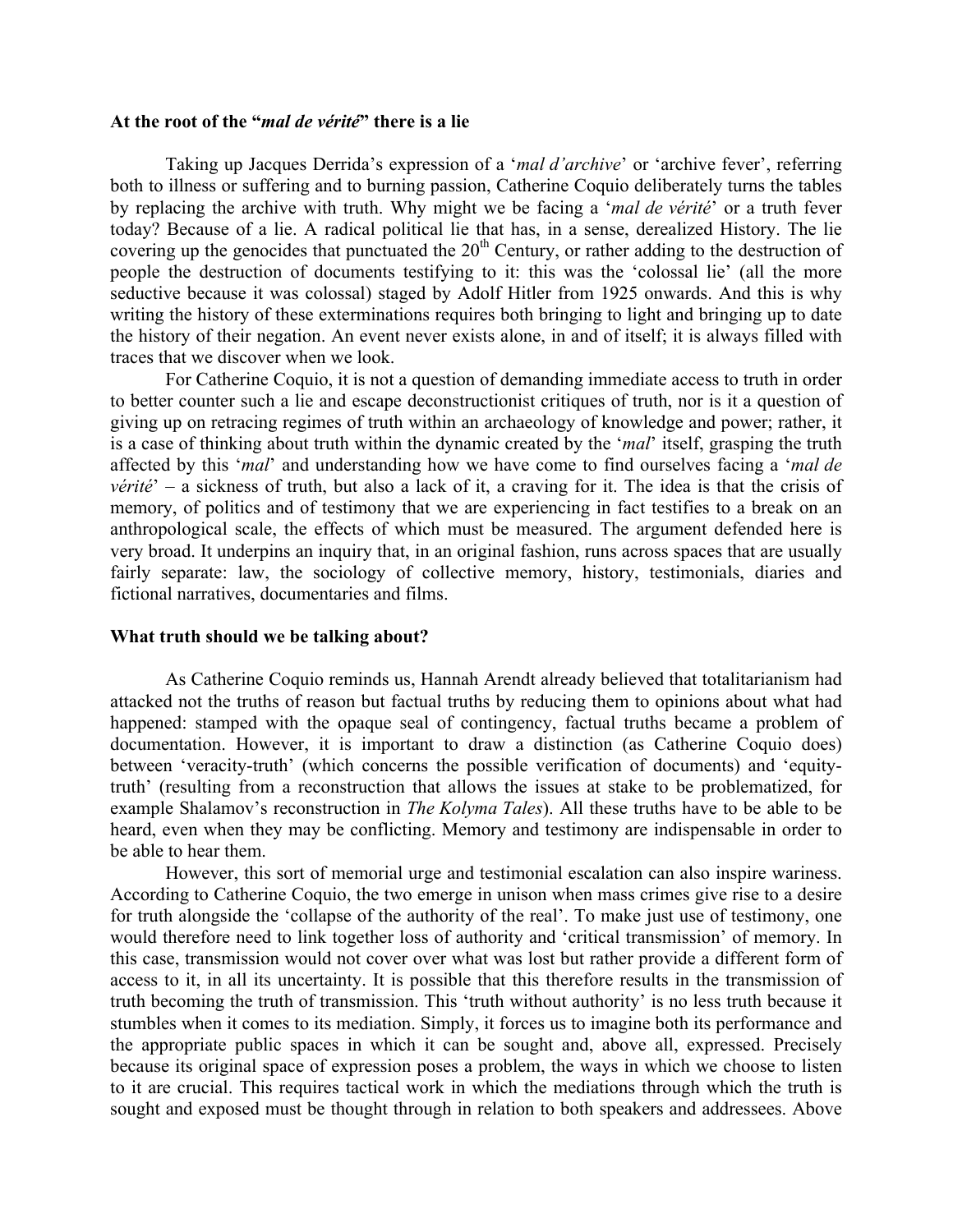and beyond the need to remember, the intellectual 'benefit' to conducting the history of mass crimes could therefore be said to lie in this need to recognize that truth is exposed: placed before our eyes, in all its fragility.

It is therefore understandable that Catherine Coquio analyses at length the logic of testimony: truth becomes knowledge-based content expressed through an act of linguistic enunciation but, at the same time, it also has to take the shape of a 'life value engaging someone's word'. The cognitive aspects of attestation and the ethical aspects of embodiment converge here. Without taking up Michel Foucault's work to the letter, this corresponds roughly to what he called truth-proof and truth-*épreuve*. However, the problem also resides in the fact that this dual dimension to truth has to combine the general scope of the cognitive based on documents with the specific rooting of the ethical that makes a presentation credible. The wellknown issue of moving from the specific to the general has a new role to play here, because in the case of mass crimes and truths that must imperatively be passed on, the truth-document also becomes a truth-monument. Catherine Coquio rightly notes that this marks a change in the regime of address: the contract of trust in veridiction is coupled with an act of faith in a specific person's word recounting events that are, by definition for crimes of this sort, unbelievable.

# **Testimony and fiction**

Examining the turmoil of truth-testimony brings Catherine Coquio to look at how a 'culture of memory' appeared just after the First World War and how this culture of memory is linked with a critique of culture (by re-examining the legacy of the Frankfurt School). The author insists above all on ways of thinking about the witness, as well as the now established variant, the 'witness of the witness' (to take up Celan's famous line). This attempt to renew ties with the legacies of memory can also lapse into a certain religiosity surrounding these ties and this community of witnesses, which sometimes obfuscates access to the actual texts of testimonies, to traces, and to their possible critical uses. Testimony, including for mass crimes, had the role of producing truth: now, though, it is also ascribed the task of justifying the mourning process and of passing on a debt. This is where Catherine Coquio suggests taking up the notion of utopia: not as a principle of hope but as a way of working on the literal absence of space, on the borders of existence. As Sylvie Umubieyi, a Tutsi survivor quoted in the book, says: 'When I think about the genocide, I try and think of where it could be filed away, in life, but I can't find anywhere for it'.

By exploring the boundaries of language and life, literature can open up this utopian dimension. Shalamov and Kertész both insisted on this. Catherine Coquio attentively retraces their necessarily tortuous characteristics, including in texts about the Armenian genocide that have previously tended to garner little attention (for example, Aram Andonian's *In those Dark Days*). Another notion that she reworks relating to fiction is that of catharsis, tying together memory, mourning, and recounted truth, giving truth a restorative role. However, while 'true' deliverance cannot be decided, it is important to at least grasp the extent to which there is a call, an appeal, for it, which is structural in the chosen forms of testimony.

# **An educational book?**

Rithy Panh, a Cambodian documentary maker and director of *S-21: The Khmer Rouge Killing Machine,* returns to his family's experience of genocide in *The Missing Picture.* He admits that he believes 'in education more than in justice' (quoted by C. Coquio, p. 250). His